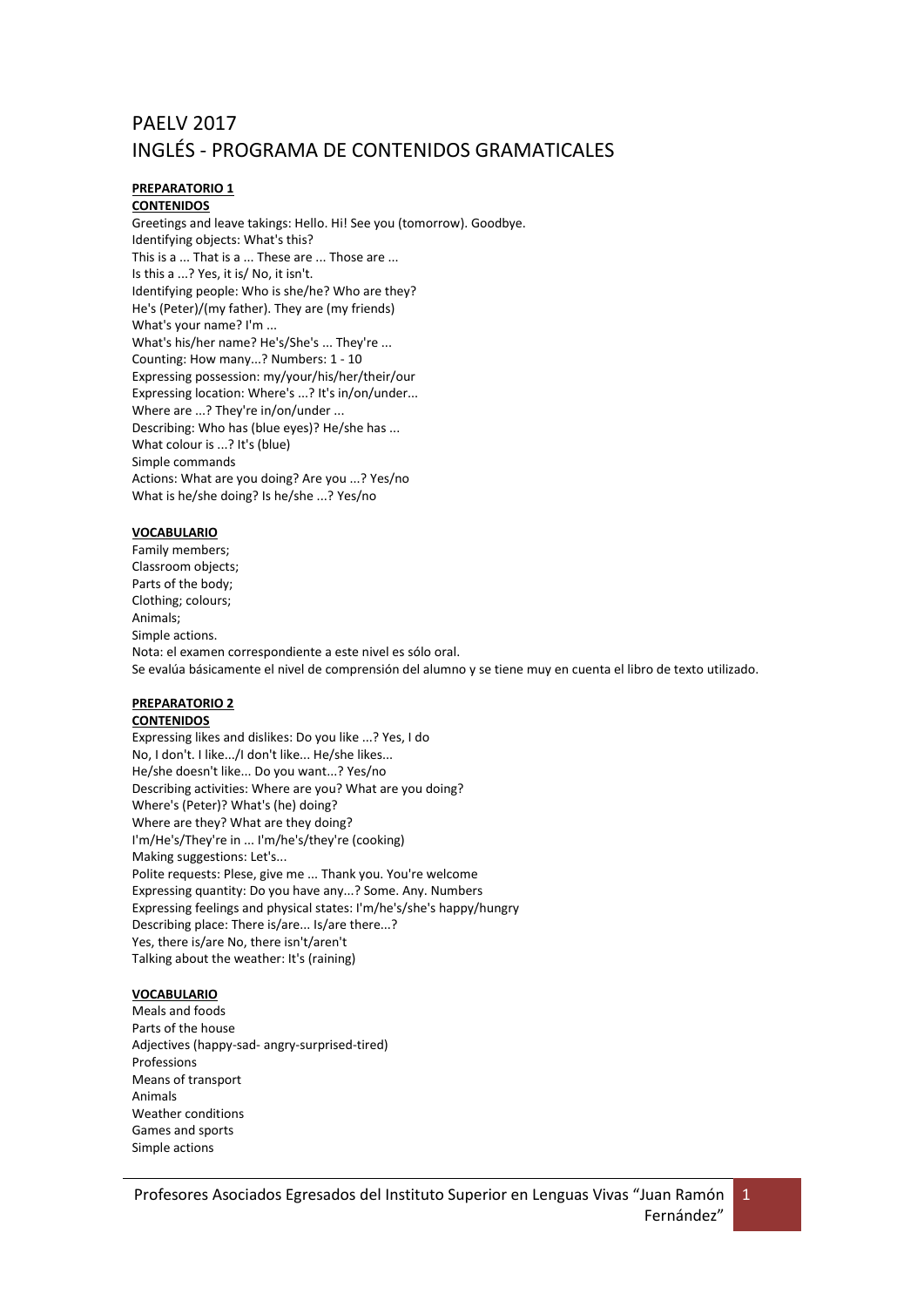Nota: el examen correspondiente a este nivel es sólo oral. .Se recomienda que los alumnos que hayan cursado este nivel pasen a Children 2 y utilicen un libro de texto del tipo del sugerido en segundo término en la Bibliografía.

# **NIÑOS 1**

**CONTENIDOS** Greetings Identification: What's your name? I'm... My name is... Who's this? This is... What's this? It's a ... Is this a ...? Yes, it is/No, it isn't Description: How old are you? I'm.../He's.../She's... adjective + noun (big nose) What colour is...? It's red.

Possession: my, your, his, her I've got... He's got... Have you got...? Yes, I have/No, I haven't Has she got...? Yes, she has/No, she hasn't Whose ... is it? Location: Where is...? He's in/on/under/near... Ability: can, can't Articles: a, an, the Simple commands Prepositions: on, in, under, near

## **VOCABULARIO**

Members of the family Parts of the body/face Parts of the house Descriptive adjectives big, small, tall, long, short, happy, sad, cold, hot Colours Clothes Numbers Animals Nota: a partir de este nivel el examen consta de una parte escrita y una oral

# **NIÑOS 2**

## **CONTENIDOS**

Plural nouns: -s/-es / irregular plurals (children, men) Existence: There is.../There are... (contracted forms) Is there...? Yes, there is/No, there isn't Quantity: How many...are there?/How many...can you see? number + countable noun (two apples) some + uncountable noun (some milk) Location: prepositions: on, in, under, near, next to, into, out of, behind adverbs: here, there Negative commands: Don't... Present Continuous for description (Is he reading? Yes, he is/He's reading) Present Simple for description of fact (He lives at ...) Present Simple: likes and dislikes (Do you like...? Yes, I do / Does he like …? Yes, he does) Permission: can, can't (Can I sit here? Yes,you can/No,you can't) Suggestions: Let's...

## **VOCABULARIO**

Shops places in town Time of day: morning, afternoon, evening, night Food and animals Roys daily routine

 $\overline{2}$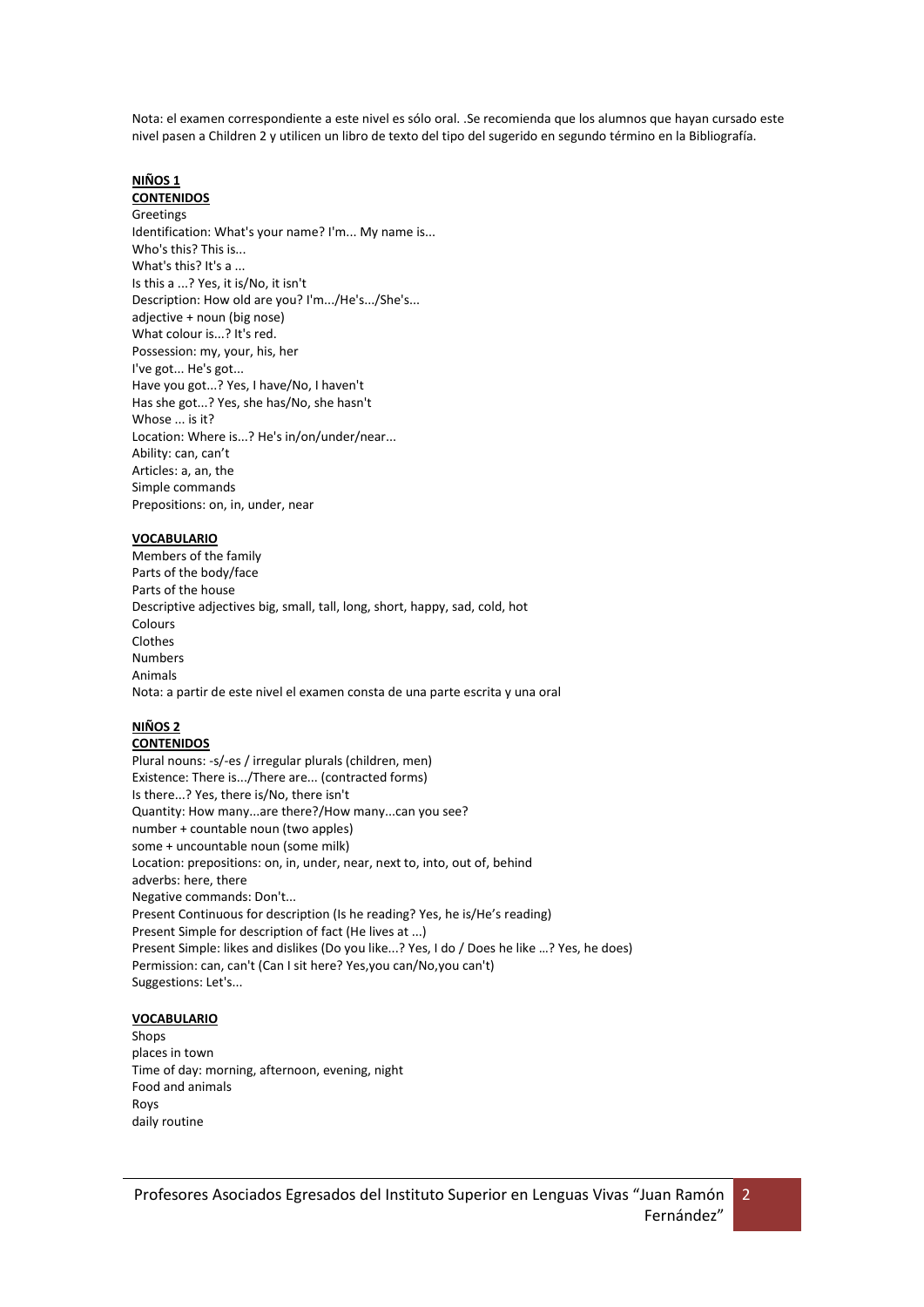#### **NIÑOS 3 CONTENIDOS**

Present Continuous (revision) Present Simple: I want/He wants habits: I get up late. Do you get up early? frequency adverbs: always, never, sometimes Past Simple: was, were, had Future plans and arrangements: going to Time: prepositions: on + day / at + time / in + month Yesterday, tomorrow, next (week/month), last (week/month) Quantity: Is there a...? Are there any...? How many...? Invitations: Can you come to ... tomorrow? Yes, thank you/Sorry, I can't Offering: Would you like...? Yes, please/No, thank you Volunteering: Shall I ...? Needs: need (He needs some medicine) Wishes: want to (I want to play cards) Likes and dislikes: like + -ing (I like dancing) What's the weather like?

## **VOCABULARIO**

Days of the week Months of the year The seasons Food The weather Countries of the world Points of the compass Shops Clothes The time.

## **NIÑOS 4**

#### **CONTENIDOS**

Revision of Tenses: Present Simple, Present Continuous, "going to" future Past Simple: regular and irregular verbs - ago Predictions: will Comparisons: adjective + er / more + adjective ... than, the + adjective + est / Most + adjective Too + adjective Offers: Would you like ...? Yes, please. No, thank you. I'd like Obligation in the present and past: must / mustn't / had to Giving directions: turn right / left , etc Talking about materials: made of (glass) Reflexive Pronouns Purpose: Why ...? Because ... / to + adjective Identifying things: Which + noun, the pronoun "one"

## **VOCABULARIO**

Adjectives of height, Size and measure Nationality adjectives Regular and irregular plurals **Materials** Disasters Outer space Professions and occupations World records Food Films and books Geographical characteristics Animals Money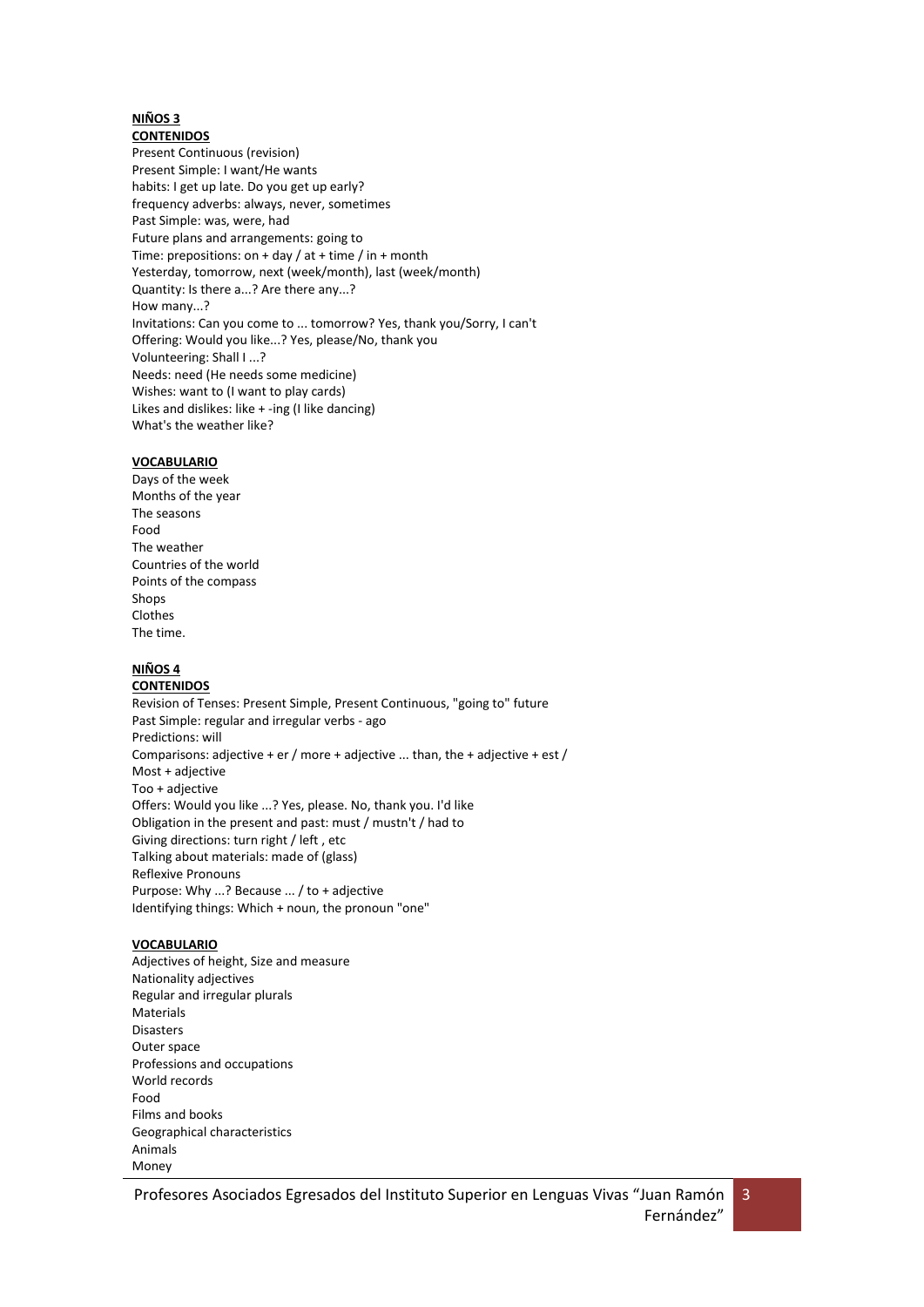The weather Means of transport Health

## **PREADOLESCENTES 1**

## **CONTENIDOS**

Identifying people: personal pronouns + be + name Describing people: personal pronouns + be + adjective Giving personal information: Whatts your name? How old are you? Identifying things: this/that/these/those + be + noun Talking about possession: possessive adjectives and pronouns Have/has got; (affirmative, negative and interrogative) Genitive forms Talking about ability: can/can not Talking about location: there is/are ... prepositions of place Making suggestions: Let´s Giving instructions: imperatives Talking about quantity: How much/many, some/any Talking about daily routine: Simple Present Tense Talking about action at the moment of speech: Present Continuous Tense Prepositions of time Talking about likes and dislikes: like/ want

#### **WRITING AND VOCABULARY**

Descriptive adjectives Colours forms of address Numbers (1-100) Addresses and phone numbers Days of the week Telling the time Parts of a house School and school activities Town and town activities Articles of clothing Animals Illnesses and accidents Hobbies Short guided paragragh giving personal information

## **PREADOLESCENTES 2**

#### **CONTENIDOS**

Simple Present: talking about everyday actions, giving personal details, describing physical characteristics, describing procedures Simple Past: talking about what happened, telling stories Past Continuous: explaning how things happened going to to talk about future intentions Imperatives: rules and recipes Comparisons: more/-er ... than, the most/-est ... in the world,less, least, irregular forms Quantity: How much/many...?, some/any/no, a bit/lot of, a few Ability in the present, past and future: can, could, will be able to Obligation: must, mustn´t, needn´t, have/has to, don´t/doesn´t have to Prepositions of place, direction and time

## **WRITING AND VOCABULARY**

Adjectives used to describe physical characteristics of people Objects and places The Weather Accidents food. animals World records School subjects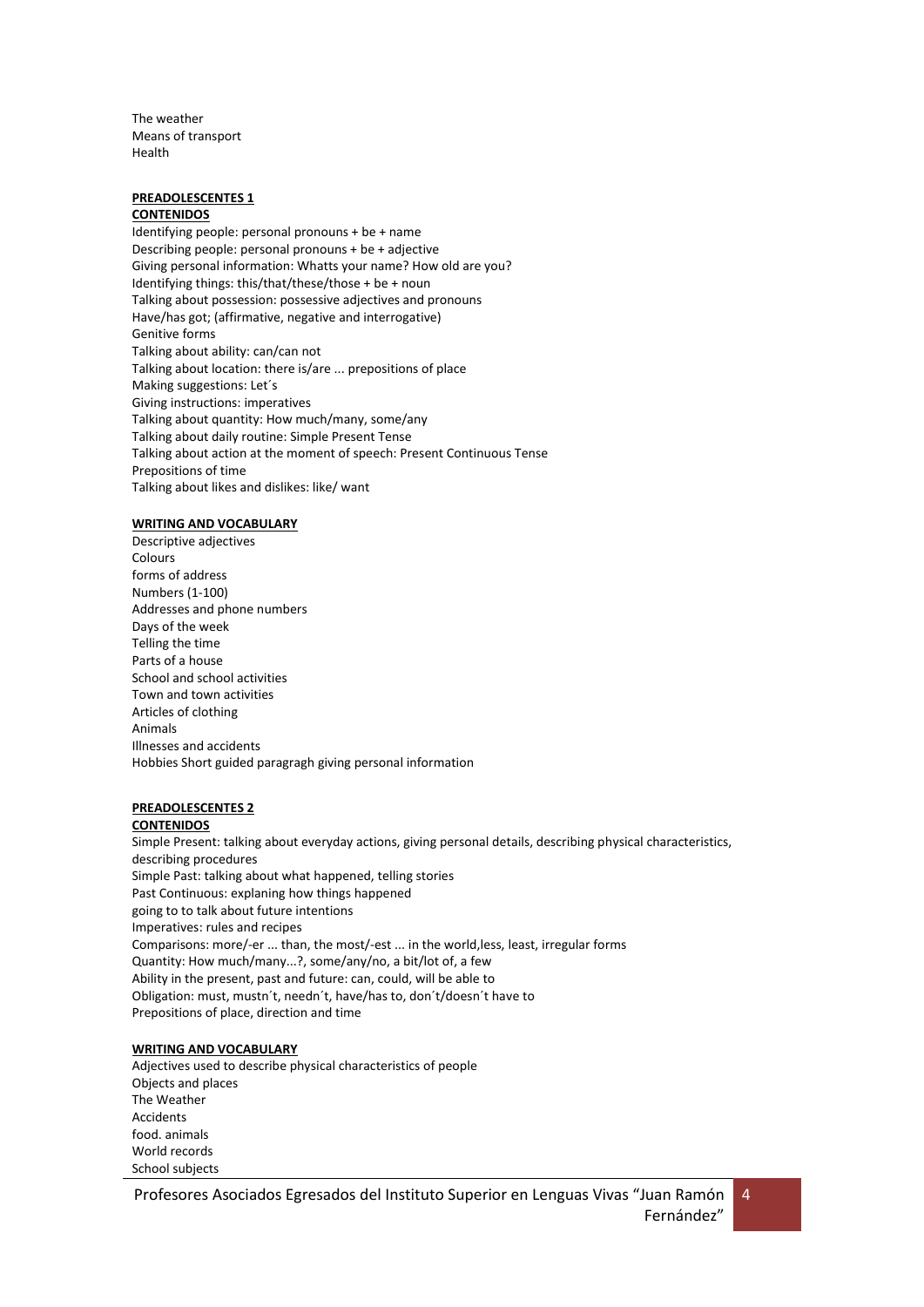Music Films and magazines Short guided paragraph including personal information and simple narration of events

# **PREADOLESCENTES 3**

## **CONTENIDOS**

Present Continuous with future meaning. Contrast with going to Verb + -ing/preposition Stative verb + adjective (taste/smell/look/sound/seem + good) stative verb + like (it tastes like chiken) Advice: must, should, have to Prediction: will Plans: going to Suggestions: would you like, shall we, why don´t we, whatabout, let´s Giving directions Possible conditions: Conditional Type I Question tags: positive and negative Time connectors Adjective + prep (frightened/proud/ashamed + of Angry/annoyed /upset/worried + about Pleased / disappointed/fed up/angry + with Good/bad/surprised at)

## **WRITING AND VOCABULARY**

Sentence combination: because/so, because/although Advertisements Invitations, plans, giving news/reacting to news Offering help Simple narratives

## **PREADOLESCENTES 4**

## **CONTENIDOS**

Revision of Tenses Present Perfect Simple for experience: Have you ever...? I´ve never... I´ve always... I´ve just with for, since, just, already, yet, still Habits in the past: used to Permission: be allowed to Deductions: can´t , could, must, might (He can´t be Italian) Possibility: may, might (He may come tomorrow) Reported Speech: statements, questions, requests, commands Improbable conditions: Conditional Type II Contrast: although, however Time connectors Pronouns: both (both of us love football) Neither (neither of us likes football)

## **WRITING AND VOCABULARY**

Paragraph structure and order Paragraph organization (topic sentence, development, conclusion) Narrative writing and sequencing Letter writing: layout and development Nota: Dado que este curso es el de articulación entre los tres primeros y los tres últimos del ciclo, el objetivo principal del mismo es consolidar firmemente los conocimientos adquiridos hasta el momento y desarrollar mayor fluidez en las cuatro habilidades de la lengua.

## **ADOLESCENTES 1**

**CONTENIDOS** Greetings. Verb "to be" / Present Simple: personal information, routines, likes and dislikes Present Continuous: present activities Simple Past: was, were, had

Profesores Asociados Egresados del Instituto Superior en Lenguas Vivas "Juan Ramón Fernández"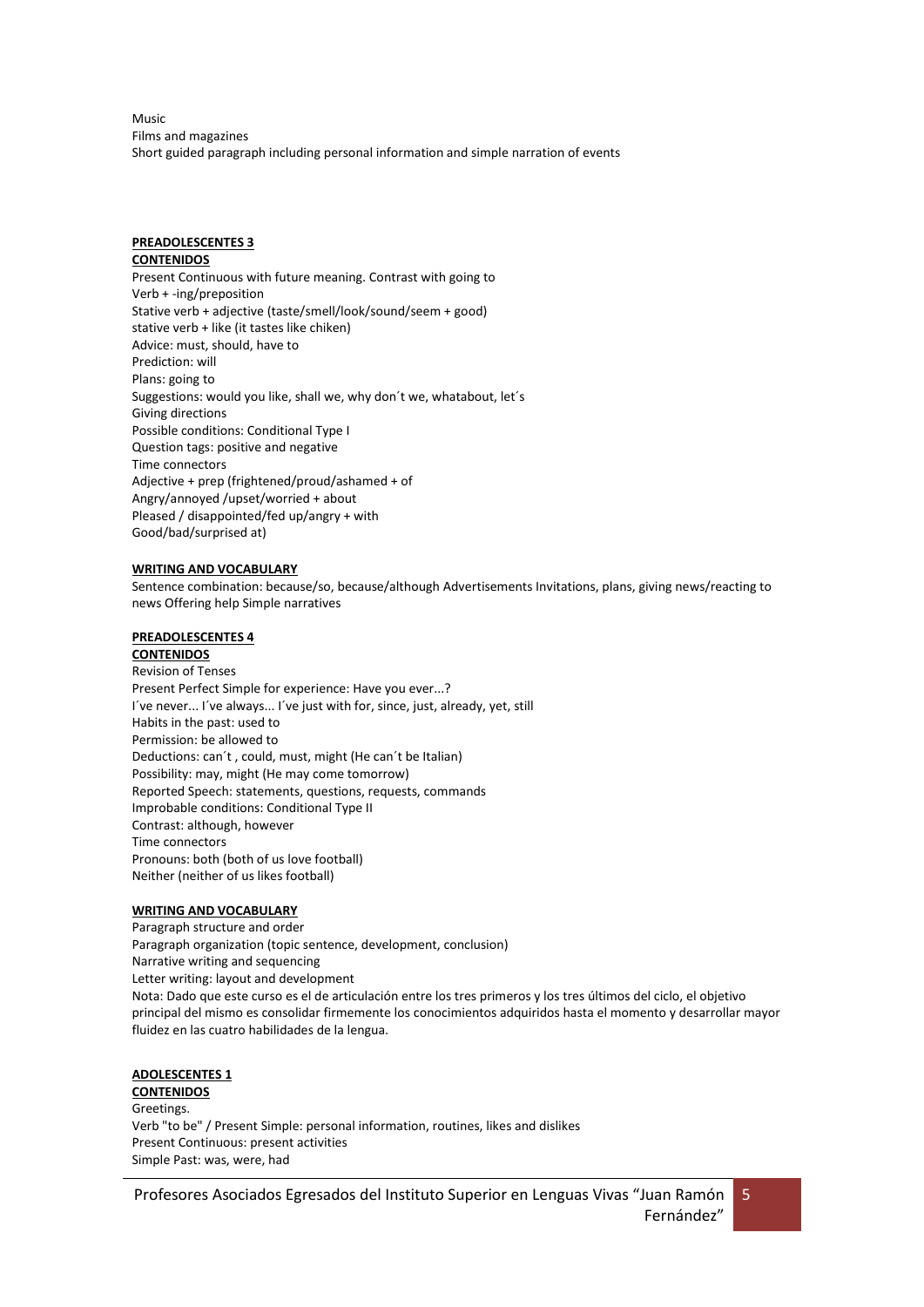Personal pronouns: I, you, he, she, it, we, you, they Possessive adjectives: my, your, his, her, its, our, your their Possessive pronouns: mine, yours, his, hers, its, ours, yours, theirs Prepositions: of time: at, on, in, from, to of place: at, in, on, under, opposite, next to... Question markers: what, which, when, where, whose, how, how old Nationalities: Where are you from? Possession: have got/has got Identification: this, that, these, those Existence: there is/there are Quantity: countable and uncountable nouns How much...?/How many...? some, any, no, much, many Likes and dislikes: like + noun, like + -ing Desirability: I'd like... I want... Ability: can, can't Asking favours: Could you...? / Suggestions: Let's ... How/ What about...? / Offering: Would you...? Telling the time

#### **WRITING AND VOCABULARY**

Nationalities Days of the week Months Seasons Dates (When is your birthday? On...) Colours Objects Parts of the house Places in town Members of the family Jobs and occupations Clothes Short guided paragragh giving personal information

## **ADOLESCENTES 2**

#### **CONTENIDOS**

Revision of tenses: Present Simple, Present Continuous, Going to Past Simple: regular and irregular verbs, ago Past Continuous: events happening at a specific time in the past contrast with Past Simple Quantity: too many, too much, not enough, many, some no one, everyone, someone, nobody, everybody, somebody Reason: Why/because What happened? What's the matter? Appearance: look like Instructions: Put the coin in the slot Requests: can, could (Could you help me?) Suggestions: could, shall (What shall we do this evening?) Obligation: must, have to (You have to stay in bed) Offers: will (I'll do it for you) Promises: will (I'll send a postcard) Time clauses: before/after + gerund past (When he arrived, I was sleeping) Frequency: always, usually, often, sometimes, never (revision), hardly ever, occasionally, once a week, twice a year Discourse markers: and, or, but because, so, however after that, eventually, finally verb + -ing: love, like, enjoy, don't mind, hate Comparison: short and long adjectives Superlatives: short and long adjectives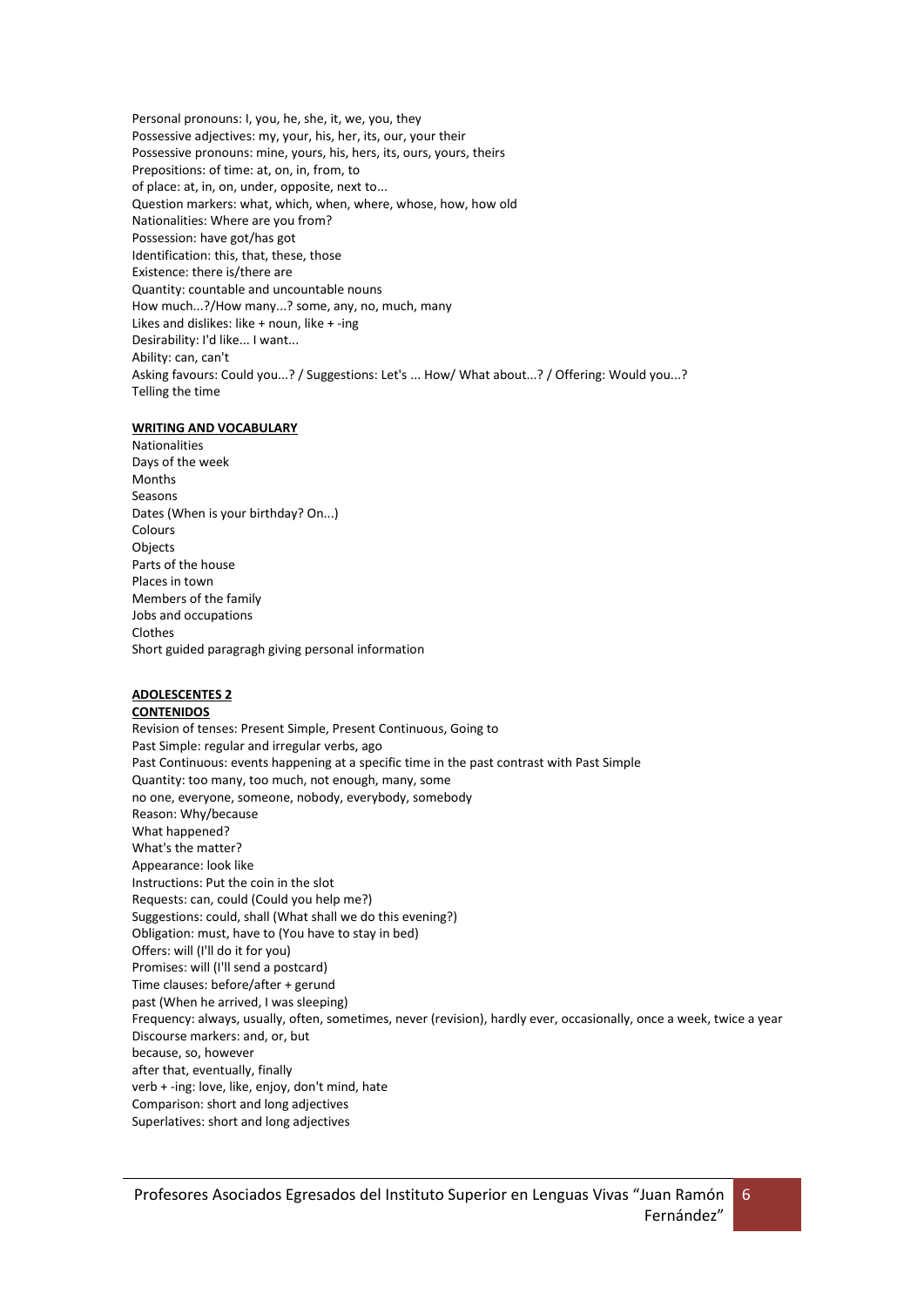#### **WRITING AND VOCABULARY**

Short guided paragraph including personal information and simple narration of events

#### **ADOLESCENTES 3 CONTENIDOS**

Revision of Tenses Present Perfect Simple for experience: Have you ever...? / I've never... I've always... I've just... with for, since, just, already, yet, still Future Progressive Present Continuous with future meaning. Contrast with "going to" Habits in the past: used to Verb + -ing/preposition Stative verb + adjective (taste/smell/look/sound/seem + good) / stative verb + like (it tastes like chicken) Advice: should, ought to Permission: be allowed to Deductions: can't , could, must, might (He can't be Italian) Possibility: may, might (He may come tomorrow) Reported Speech: statements, questions, requests, commands Possible conditions: Conditional Type I Question tags: positive and negative Contrast: although, however Time connectors adjective + prep: Frightened/proud/ashamed + of Angry/annoyed/upset/worried + about Pleased/disappointed/fed up/angry + with Good/bad/surprised/ + at) Pronouns: both (both of us love football) neither (neither of us likes football)

#### **WRITING AND VOCABULARY**

Sentence combination: because/so, because/although Advertisements, invitations, plans, giving news/reacting to news, offering help Simple narratives

#### **ADOLESCENTES 4 CONTENIDOS**

Revision of Tenses Past Perfect Simple: events that happened before another event in the past Habit: be used to + -ing Revision of Reported Speech: reporting verbs (suggest, order...) Relative clauses: defining, non-defing, with relative omitted Present and past participles as adjectives Improbable and Impossible conditions: Conditionals Type II and III if, unless Modal verbs: revision of modals Verb of perception + -ing (I saw him running) Causative "have" and "get" (She wants to have her hair cut) Passive Voice Discourse markers: in case, both...and, neither...nor, not only ...but also, whereas, while Confusible pairs: lend/borrow, do/make Comparison: less, as...as, not so … as, not + adjective + enough Result: so/such...that (It was so loud that I couldn't sleep)

## **WRITING AND VOCABULARY**

Paragraph structure and order Paragraph organization (topic sentence, development, conclusion) Narrative writing and sequencing Letter writing: layout and development Nota: Dado que este curso es el de articulación entre los tres primeros y los tres últimos del ciclo, el objetivo principal del mismo es consolidar firmemente los conocimientos adquiridos hasta el momento y desarrollar mayor fluidez en las cuatro habilidades de la lengua..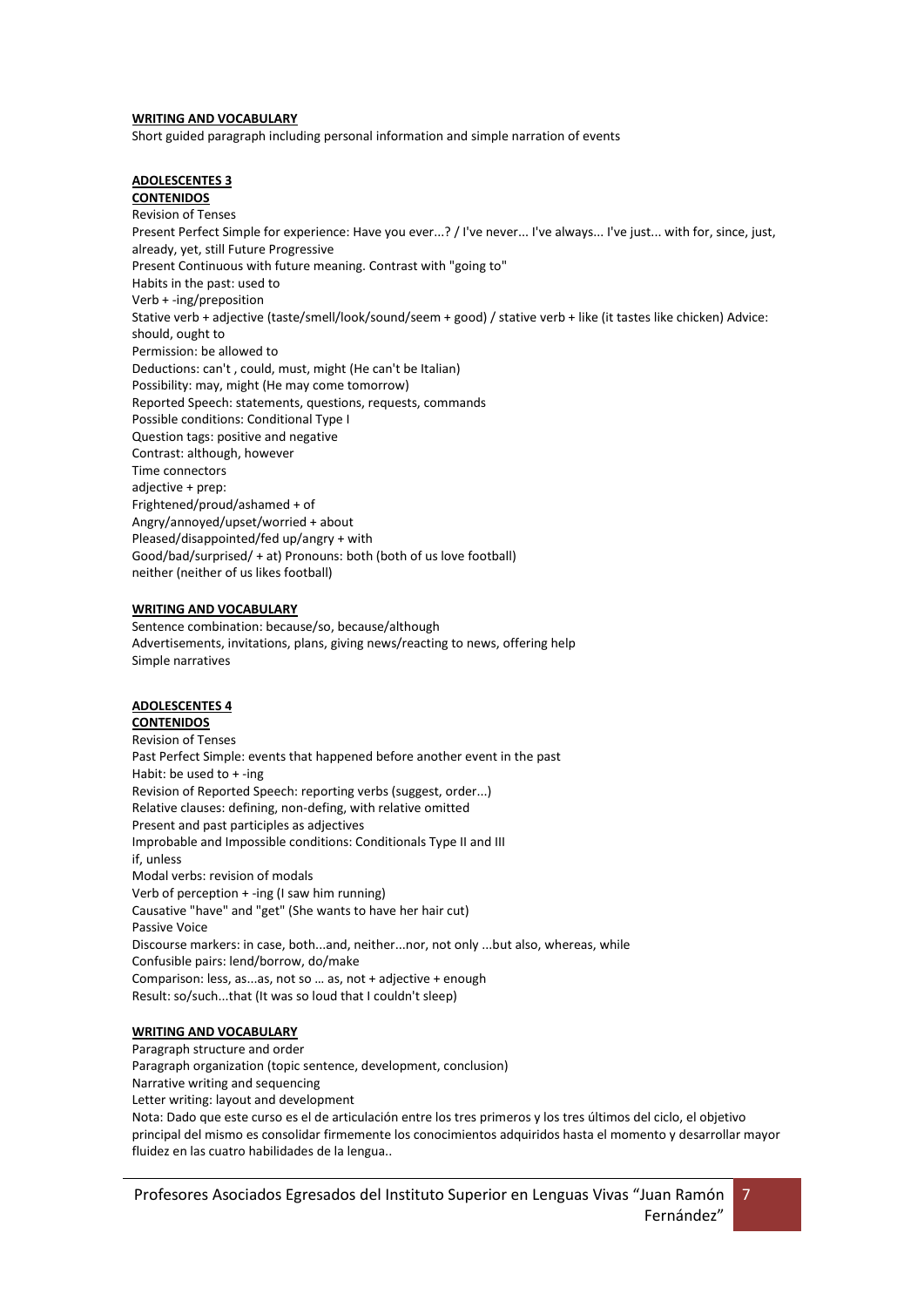## **ADOLESCENTES 5**

**CONTENIDOS** Revision of Tenses Present Perfect Progressive Past Perfect Progressive Verb + infinitive vs. Verb + -ing (stop doing vs. stop to do) Revision of Conditionals if, unless, in case Revision of Reported Speech (more reporting verbs) Revision of Modal Verbs "used to" contrasted with "would" Substitution ("So did I", "Neither does he") Phrasal Verbs (turn off, take after) Prepositional Verbs (look at, listen to) Revision of get/have sth done Question forms with "How" (How far? How tall?) Time (as soon as, while, afterwards, since, as) Concession and contrast (although, on the other hand, even though) Comparison (not so ... as) Purpose and Reason (in order to, so that, because of, since, as) Preference (would rather, prefer) Link words: however, so, therefore, in contrast, besides, etc. More confusible pairs: see/watch, hear/listen

#### **WRITING AND VOCABULARY**

Narratives Descriptions Letters Using opening and concluding statements (between 80 - 100 words).

## **ADOLESCENTES 6**

#### **CONTENIDOS**

Revision of Tenses, active and passive Future Perfect / Future Progressive Revision of Modals. "be/get used to + -ing" Perfect Modals (should have done) Conditionals. Mixed conditionals: If I hadn't accepted his offer, I would go out with you. Question forms: Who to? What for? Verb + gerund vs. Verb + infinitive (don't mind helping, hope to see) Verbs used with both gerund and infinitive (love, prefer) Infinitives after adjectives (happy to see, sorry to hear) Comparisons: the … the …; so…; such… Compound nouns (youth hostel, drawback) Compound adjectives (well-dressed, time-consuming) Uncountable nouns (information, advice) Words that only occur in the plural (scissors) Making uncountable nouns countable ( a loaf of bread) Adverbs modifying adjectives (quite, fairly, totally, etc) More confusible words: do/make; say/speak/talk/tell; rob/steal The use of the article / Expressing regret (If only..., I wish...)

#### **WRITING AND VOCABULARY**

Narratives **Descriptions** Letters Using opening and concluding statements (between 100 - 150 words) Nota: The topics that the students should master will depend on the choice of textbook, but all students should be able to fluently describe people's appearance and feelings, describe places and express their opinions, beliefs, intentions, likes and desires both in speech and in writing.

#### **ADOLESCENTES 7 CONTENIDOS** Revision of tenses: